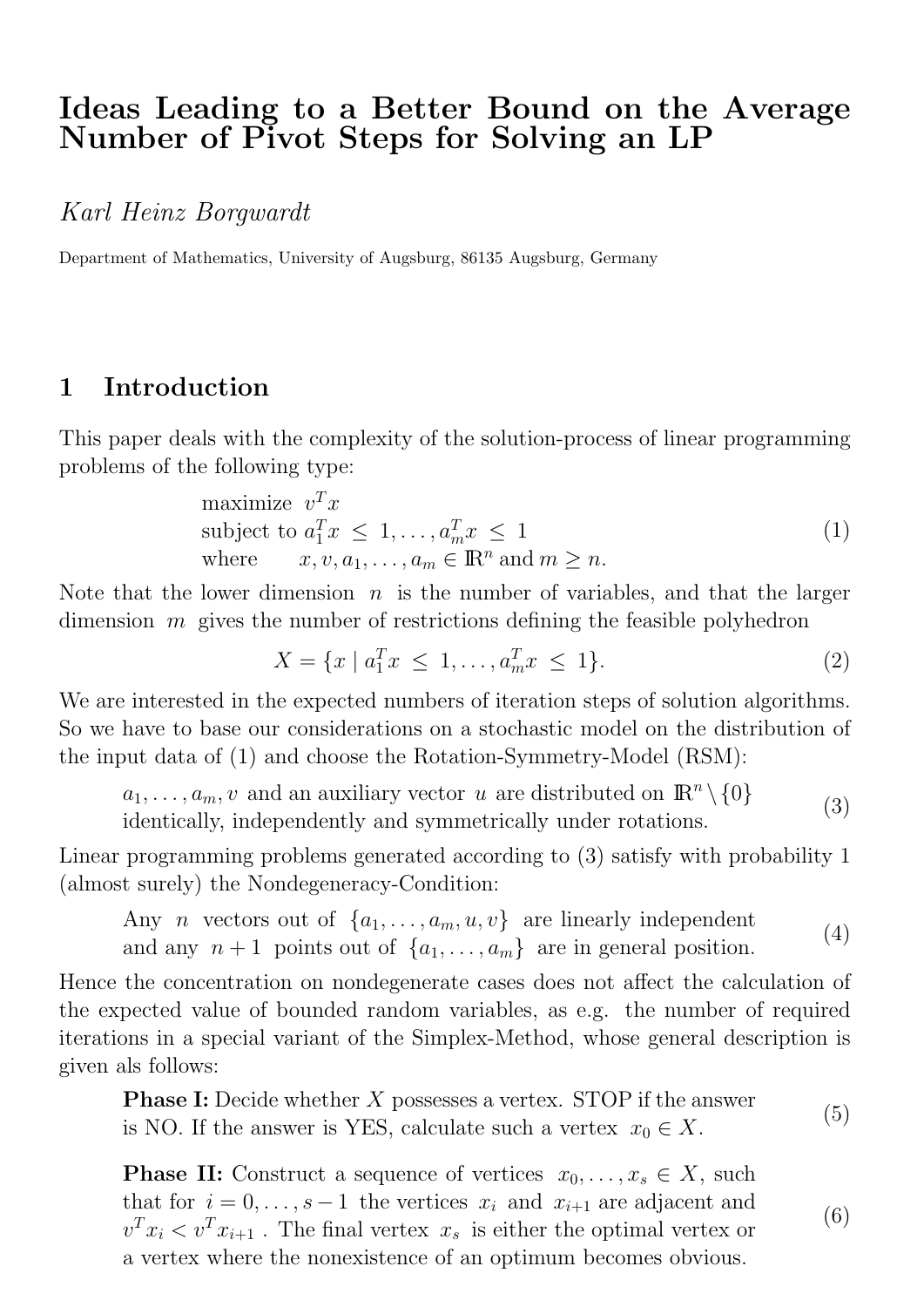Since Phase I can be organized similarly to Phase II, it makes sense to concentrate on Phase II at the moment. We shall discuss Phase I in section VI. Let us first ask for the number s. The natural probabilistic question is: How large is s on the average for a fixed dimension-pair  $(m, n)$ ? Note that in (6) there is no unique rule for determining the successor vertex. Such a rule will characterize a variant of the Simplex-Algorithm. Different variants may lead to completely different paths.

Figure 1: A polyhedron X, vectors v and u, shadow-vertices  $x_0, \ldots x_9$ , a shadow-vertex path  $x_0, \ldots x_5$ from the u-optimum to the v-optimum, and an alternative (gray) Simplex-Path in the background.

One of these variants, the so-called shadow-vertex-algorithm, will be the object of our investigation, because it admits a simple geometric interpretation. Suppose that a vertex  $x_0$  has been derived in Phase I. Then  $x_0$  is an extremal point of X and there are some objectives, which are maximized exactly at  $x_0$ . Let u be such an objective direction, i.e.  $x_0$  maximizes  $u^T x$  on X. Remember that our original objective was  $v^T x$ . Now project  $X \subset \mathbb{R}^n$  on  $Span(u, v)$ , the two-dimensional plane spanned by u and v. This projection induces a classification of the vertices of  $X$ :

Some vertices are mapped on vertices of the two-dimensional image of X and can still be identified after the projection. These vertices will be called shadow-vertices.

The other vertices are mapped into the interior of the image of X.

Now, there is a path from  $x_0$  to  $x_s$  visiting only shadow-vertices, which can easily be realized by implementing the shadow-vertex-algorithm. Hence the number of shadow vertices is a natural upper bound for the number of vertices visited on this path from  $x_0$  to  $x_s$ . And, it turns out that with the RSM the expected number of necessary vertex-exchanges  $E_{m,n}(s)$  is just a quarter of the expected number of shadow vertices  $E_{m,n}(S)$ . So it suffices to derive upper (and lower) bounds  $E_{m,n}(S)$ , as done in  $[1], [2], [3]$ . The most important result was given in  $[3]$ :

$$
E_{m,n}(S) \leq \text{Const. } m^{\frac{1}{n-1}} \cdot n^3 \text{ for all } (m,n) \text{ and for all RSM-distributions.} \tag{7}
$$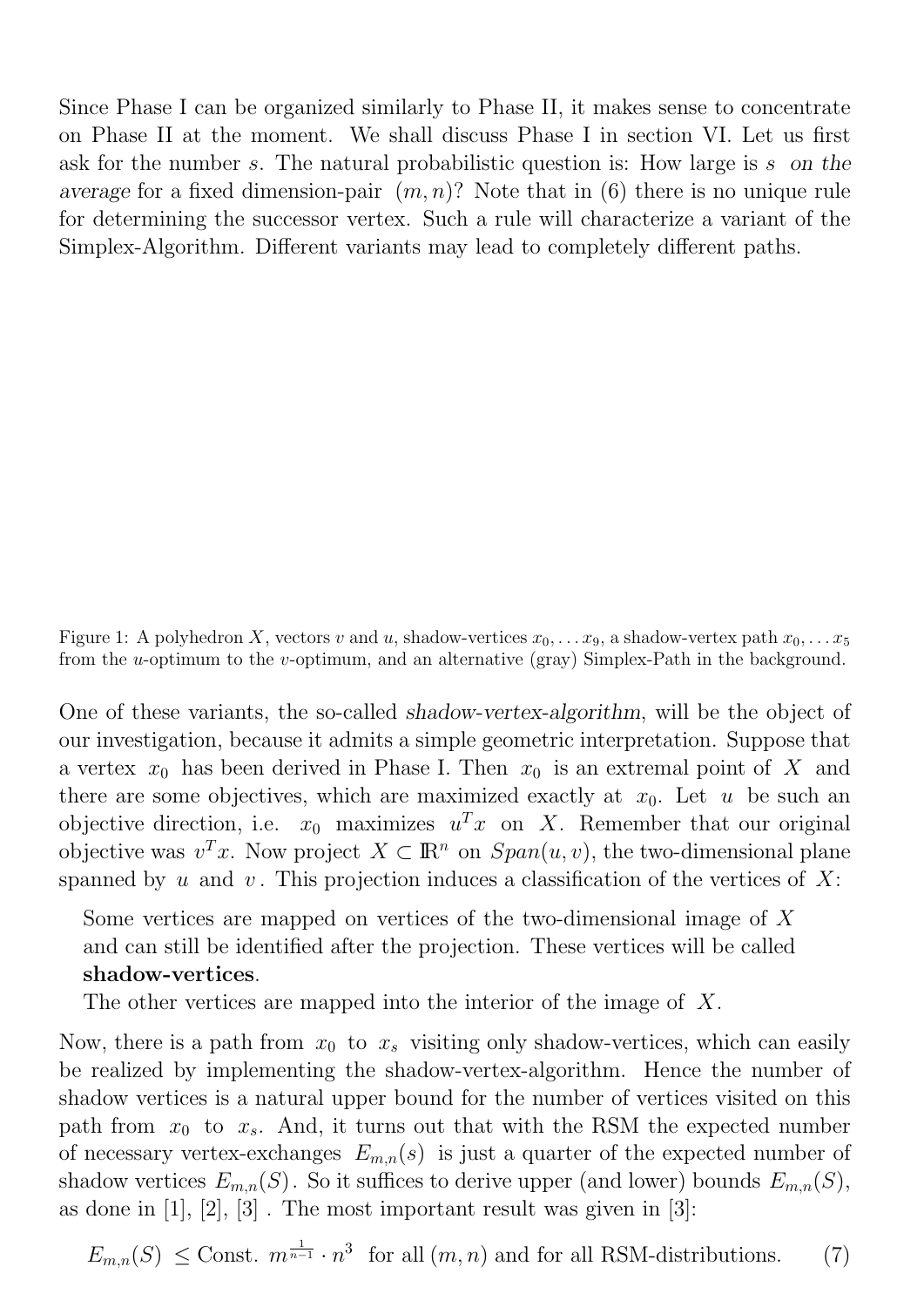But from [1] we knew an upper bound for all RSM-distributions with bounded support, which only applies to a subset of dimension pairs, namely the so called "asymptotic case"  $m \to \infty$ , n fixed, (i. e. n is fixed and m must be larger than an unspecified value  $\overline{m}(n)$ . Then

$$
E_{m,n}(S) \leq \text{Const. } m^{\frac{1}{n-1}} \cdot n^2 \quad \text{for } m \to \infty \text{ and } n \text{ fixed.} \tag{8}
$$

Numerical experiments and some crude estimations in the derivation of (7) made it plausible that (8) might hold for all dimension-pairs. The proof for that (10 years open) conjecture was given in [4] and is very long and technical. Now we know

$$
E_{m,n}(S) \leq \text{Const. } m^{\frac{1}{n-1}} \cdot n^2 \text{ for all } (m,n) \text{ and for all RSM-distributions.} \tag{9}
$$

The existence of a derivation for a lower bound in [3] for  $E_{m,n}(S)$ , when a special RSM-distribution is applied, shows that our new result is in a certain sense sharp: For uniform distribution on  $\omega_n$  – the unit sphere in  $\mathbb{R}^n$  – we know that

$$
E_{m,n}(S) \geq \text{Const. } m^{\frac{1}{n-1}} \cdot n^2 \quad \text{for } m \to \infty \text{ and } n \text{ fixed.} \tag{10}
$$

So it will not be possible to improve (9) by giving lower orders of growth for  $m$ resp. *n* without deteriorating the growth in the other dimension.

It is the aim of this paper to give background information, why the new approach in [4] could deliver the better (upper) bound and why the old approach in [3] had to fail in getting absolute precision. For this purpose, and as [4] contains the formal proof, we concentrate on giving illustrative, plausible arguments for the comparison of both approaches. In addition to [4], we show (in section VI) the impact of the new proof on the average-case analysis of the number  $s_t$  of pivot steps in the complete Simplex-Method (including Phase I). Here, the bound can now be reduced to

$$
E_{m,n}(s_t) \leq \text{Const. } m^{\frac{1}{n-1}} \cdot n^3 \text{ for all } (m,n) \text{ and for all RSM-distributions.} \tag{11}
$$

#### 2 Analysis of the Primal and the Polar Polyhedron

Since we are to count a certain subset of the vertices of  $X$  and since the impact of the random data  $a_1, \ldots, a_m$  on X is rather indirect, it is recommended to shift our analysis to the corresponding polar (resp. dual) polyhedron

$$
Y := CH(0, a_1, \dots, a_m), \quad \text{where } CH \text{ stands for convex hull.} \tag{12}
$$

The key to our translation lies in the following one-to-one correspondence.

Let  $\triangle$  be an *n*-element index set  $\{\triangle^1, \triangle^2, \ldots, \triangle^n\} \subset \{1, \ldots, m\}.$  (13)

This index set  $\Delta$  uniquely defines a point  $x_{\Delta}$  in the primal space as the solution point of the system of equations

$$
a_{\triangle^1}^T x = 1, \dots, a_{\triangle^n}^T x = 1. \tag{14}
$$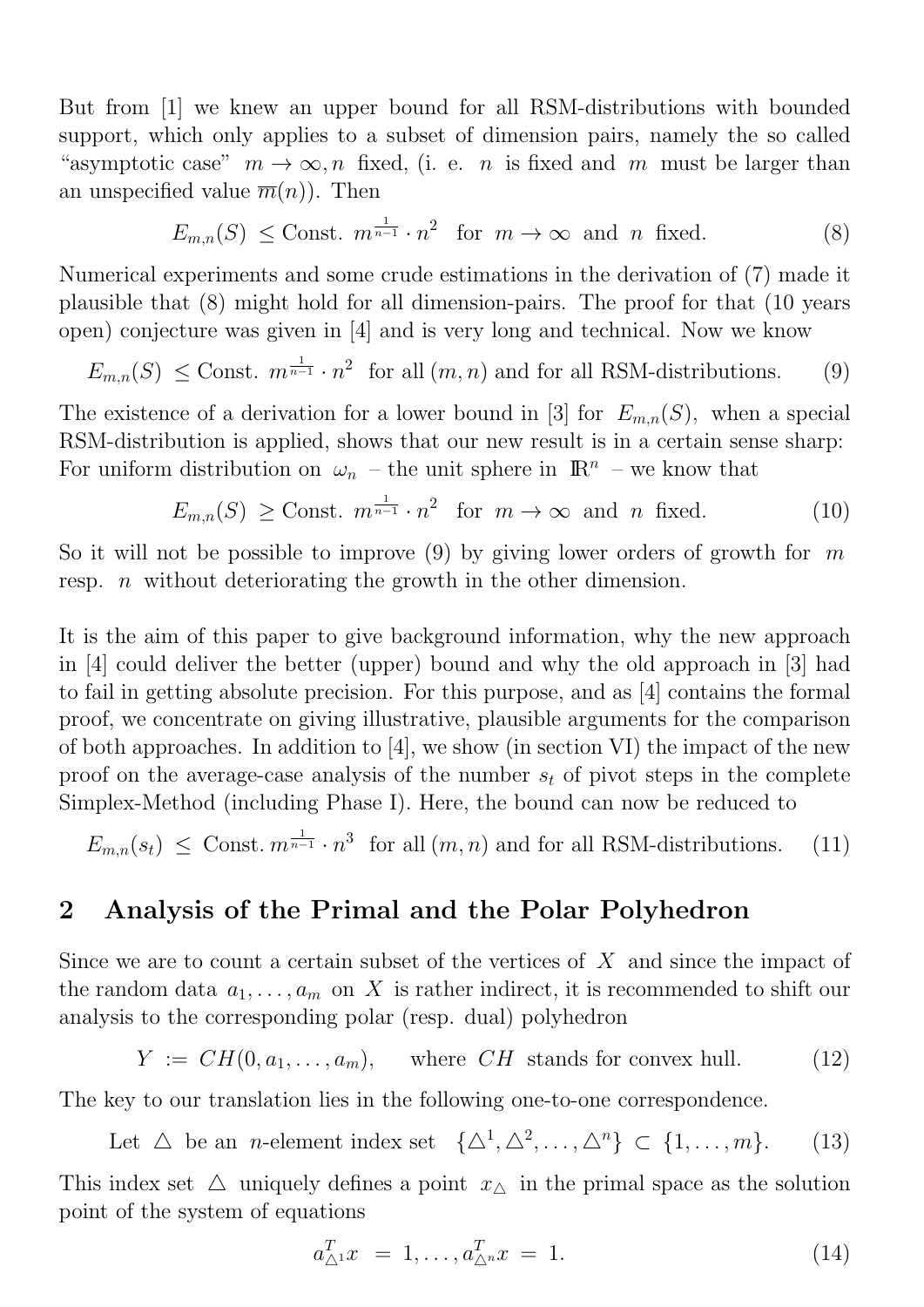In  $x_{\Delta}$  exactly *n* restrictions are active, hence  $x_{\Delta}$  is one of  $\binom{m}{n}$ ) such basic solutions of (1). On the other side,  $\Delta$  uniquely defines a simplex  $CH(a_{\Delta^1}, \ldots, a_{\Delta^n})$  in the dual space. Only the  $\binom{m}{n}$  basic solutions are candidates for being shadow vertices of X. For that purpose,  $x_{\Delta}$  must simultaneously satisfy two conditions:

- 1. it must be a vertex of X, which is equivalent to  $a_i^T x_{\Delta} \leq 1 \forall i \notin \Delta$  (15)
- 2. it must optimize some objective  $w^T x$  on X, where  $w \in Span(u, v) \cap \omega_n$  (16)

Due to the Lemma of Farkas this can equivalently be expressed in the polar space.  $CH(a_{\Delta^1}, \ldots, a_{\Delta^n})$  corresponds to a shadow vertex  $x_{\Delta}$ , iff simultaneously

1. 
$$
CH(a_{\triangle^1}, \ldots, a_{\triangle^n})
$$
 is a facet of  $Y = CH(0, a_1, \ldots, a_m)$  (17)

$$
2. CH(a_{\triangle^1}, \dots, a_{\triangle^n}) \cap Span(u, v) \neq \emptyset.
$$
\n
$$
(18)
$$

Now we can fully concentrate on  $Y$  and count its basic simplices satisfying both

Figure 2: A dual polyhedron Y and the facets that are intersected by  $Span(u, v)$ . The cut is illustrated by the white line. The left figure shows those background and the right one those foreground facets. Note that  $\mathbb{R}^+v$  and  $\mathbb{R}^+u$  intersect exactly one facet each.

conditions (17), (18). Hence the number of these simplices is  $S$  as well. The evaluation of  $E_{m,n}(S)$  is simplified by the linearity of expectation-values and the symmetry of index-choices in RSM. If  $\triangle$  is an arbitrary index-set as in (13), then

$$
P(x_{\Delta} \text{ is a shadow vertex}) = P(CH(a_{\Delta^1}, \ldots, a_{\Delta^n}) \text{ satisfies (17) and (18))}
$$

is identical for all  $\binom{m}{n}$ ) candidate-sets  $\triangle$ . So it is clear that

$$
E_{m,n}(S) = {m \choose n} \cdot P(CH(a_1, \ldots, a_n) \text{ satisfies (17) and (18))}.
$$
 (19)

And,we could derive a (rather complicated) integral-formula for that figure. But a direct evaluation (resp. estimation) worked only for the asymptotic case  $(m \to \infty, n$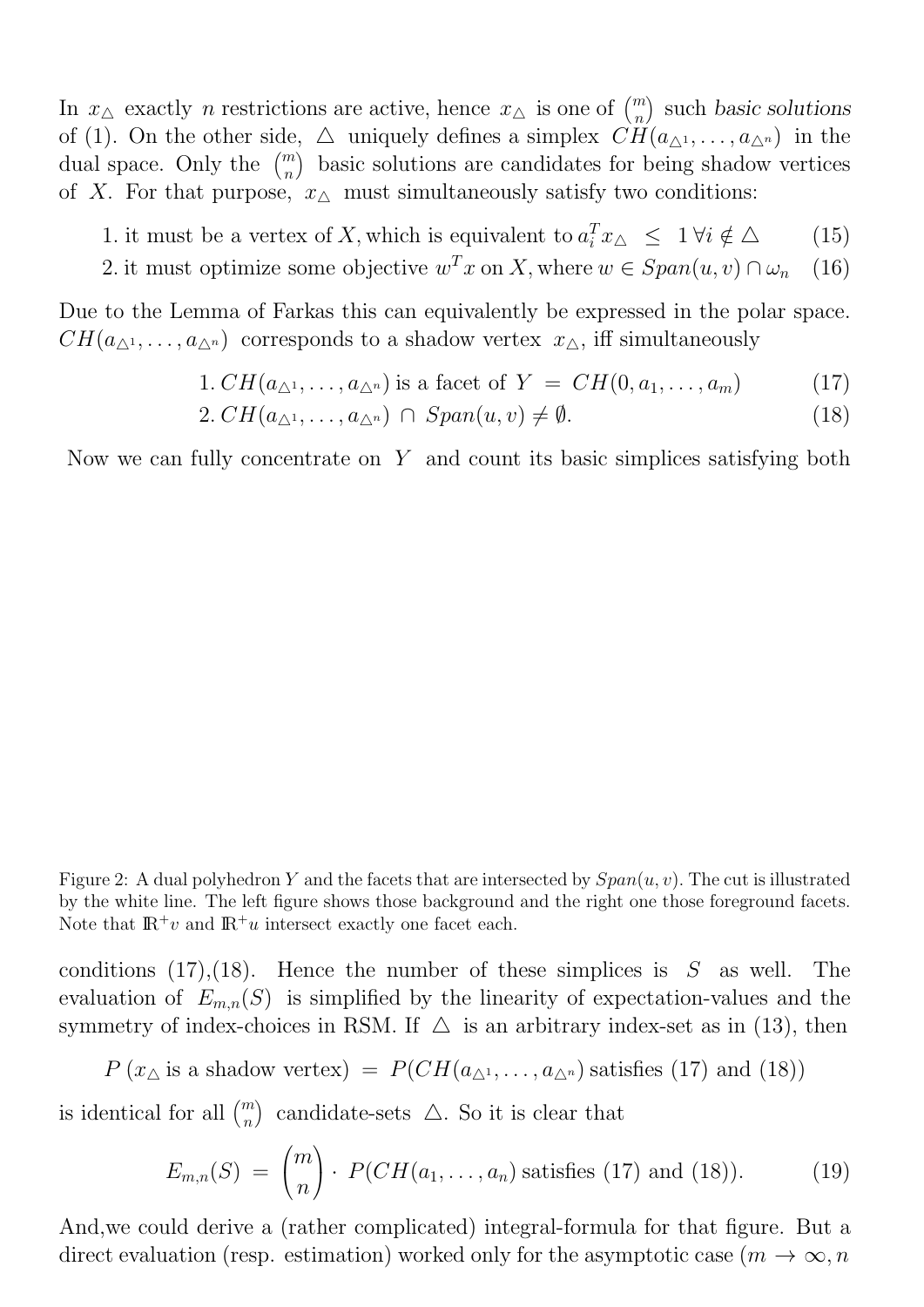fixed), since in that configuration the calculation-tools are much higher developed. These methods led to the bound of (9). In order to manage an estimation for general dimensions, we used a somehow tricky idea. We compared  $E_{m,n}(S)$  with another expected value  $E_{m,n}(Z)$ , where Z is a random variable closely related to S. This is effective, because  $E_{m,n}(Z)$  can be trivially bounded from above.

Let Z denote the number of facets of Y, which are intersected by  $\mathbb{R}^+v$ .

It is clear that under nondegeneracy  $(4)$  at most one facet of Y will be intersected by  $\mathbb{R}^+v$ , hence  $E_{m,n}(Z) \leq 1$ . This enables us to conclude that

$$
E_{m,n}(S) \leq \frac{E_{m,n}(S)}{E_{m,n}(Z)} \quad (\leq J). \tag{20}
$$

(20) means that if we find an upper bound  $J$  for the quotient, that  $J$  will be an upper bound for  $E_{m,n}(S)$  as well. Since  $E_{m,n}(S)$  is given in a rather complicated, unevaluable integral form, it is much easier to compare the two expectation values, because their integral formuals differ only slightly. The next section will give some details and insight in that comparison.

### 3 Comparison of Spherical Measures

In this section we study the two kinds of intersection-probabilities and we exploit the assumption of rotation-symmetry in the distribution of  $v$  and  $u$ .

**Lemma 1:** For a fixed simplex  $CH(a_1, \ldots, a_n)$  we have  $P(\mathbb{R}^+ \textit{v} intersects CH(a_1, \ldots, a_n)) =$  $\lambda_n(CC(a_1, \ldots, a_n) \cap \Omega_n)$  $=: V(a_1, \ldots, a_n).$  (21)

 $\lambda_n(\Omega_n)$ 

Here  $\lambda_k$  is the k-dimensional Lebesgue-measure,  $\Omega_k$  is the unit ball of  $\mathbb{R}^k$ and  $CC(a_1, \ldots, a_n)$  is the convex cone generated by  $a_1, \ldots, a_n$  corresponding to the convex hull  $CH(a_1, \ldots, a_n)$ . The first equation of Lemma 1 tells us that the intersection probability is identical with the share of  $\Omega_n$  contained in  $CC(a_1, \ldots, a_n)$ .  $V(a_1, \ldots, a_n)$  is a notation for the spherical measure of this sector.

A bit more complicated is our insight on intersection-probabilities with  $Span(u, v)$ . **Lemma 2:** 1) For a fixed  $(n-2)$ -dimensional simplex  $CH(a_1, \ldots, a_{n-1})$  we have

$$
P(Span(u, v) intersects CH(a1,..., an-1) ) =
$$
  

$$
\frac{2\lambda_{n-1} \{CC(a_1,..., a_{n-1}) \cap \Omega_n\}}{\lambda_{n-1} \{\Omega_{n-1}\}} = 2W(a_1,..., a_{n-1}).
$$
 (22)

2) Each intersection of  $Span(u, v)$  with  $CH(a_1, \ldots, a_n)$  produces exactly two intersected simplex sides of type  $CH(a_1, \ldots, a_{i-1}, a_{i+1}, \ldots, a_n)$  and

$$
P(Span(u, v) intersects CH(a_1, ..., a_n)) = \sum_{i=1}^{n} W(a_1, ..., a_{i-1}, a_{i+1}, ..., a_n).
$$
 (23)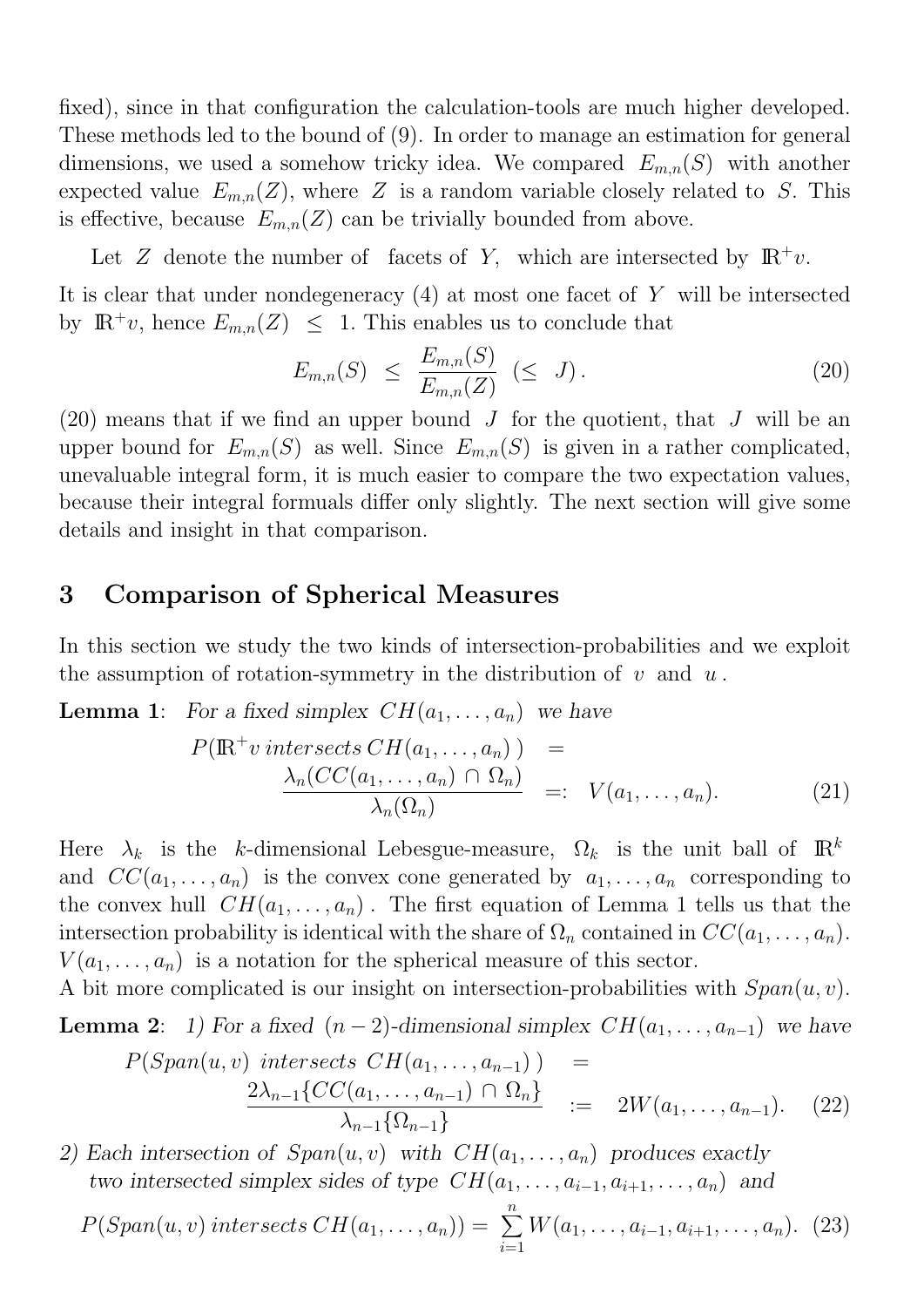Figure 3:  $CC(a_1, a_2)$  intersects  $Span(u_2, v_2)$ , but not  $Span(u_1, v_1)$ . The intersection-probability is proportional to the spherical measure of the sector spanned by the two points.

Figure 4:  $CC(a_1, a_2, a_3)$  intersects  $\mathbb{R}^+v_2$ , but not  $\mathbb{R}^+v_1,\mathbb{R}^+u_1,\mathbb{R}^+u_2$ . The intersectionprobability is proportional to the spherical measure of the sector spanned by the three points.

Here, we introduce a spherical measure W, for a sector generated by  $n-1$  points. In our expectation values, where we average also over  $a_1, \ldots, a_n$ , this reads

$$
E_{m,n}(S) = {m \choose n} n \int_{\mathbb{R}^n} \int_{\mathbb{R}^n} P(a_1,.,a_n \text{ induce facet}) \cdot W(a_1,.,a_{n-1}) d\tilde{F}(a_1) d\tilde{F}(a_n) (24)
$$
  

$$
E_{m,n}(Z) = {m \choose n} \int_{\mathbb{R}^n} \int_{\mathbb{R}^n} P(a_1,.,a_n \text{ induce facet}) \cdot V(a_1,.,a_n) d\tilde{F}(a_1) d\tilde{F}(a_n) \qquad (25)
$$

In (24) and (25)  $\tilde{F}$  denotes the distribution function of  $a_i$ . So we can write our relation in the following form:

$$
\frac{E_{m,n}(S)}{E_{m,n}(Z)} = n \frac{\int_{\mathbb{R}^n} \cdots \int_{\mathbb{R}^n} \cdots W(a_1, \ldots, a_{n-1}) \cdots}{\int_{\mathbb{R}^n} \cdots \int_{\mathbb{R}^n} \cdots W(a_1, \ldots, a_{n-1}) \cdot \frac{V(a_1, \ldots, a_n)}{W(a_1, \ldots, a_{n-1})} \cdots} \,. \tag{26}
$$

It can be regarded as (the inverse of) an expectation value of  $\frac{V}{W}$  under the rather strange density function  $P(a_1, \ldots, a_n)$  induce facet  $\cdot W(a_1, \ldots, a_{n-1})$ . This quotient of spherical measures (of different dimensions) plays the crucial role for our analysis. The comparison becomes more evident, when we exploit

$$
\frac{V(a_1,\ldots,a_n)}{W(a_1,\ldots,a_{n-1})} = C(n) \cdot \frac{\lambda_n(CC(a_1,\ldots,a_n) \cap \Omega_n)}{\lambda_{n-1}(CC(a_1,\ldots,a_{n-1}) \cap \Omega_n)},
$$
\n(27)

which means that it is proportional to the quotient of Lebesgue measures of two ball-sectors of different dimension. If we are able to derive a lower positive bound for that expected quotient, then this yields an upper bound for  $E_{m,n}(S)$ .

#### 4 Old and New Comparison

Let us think about techniques to compare both sector-volumes. The crucial role plays  $a_n$ , which appears only in the numerator, whereas  $CC(a_1, \ldots, a_{n-1}) \cap \Omega_n$  is measured in the denominator and appears in the numerator as one side of the sector.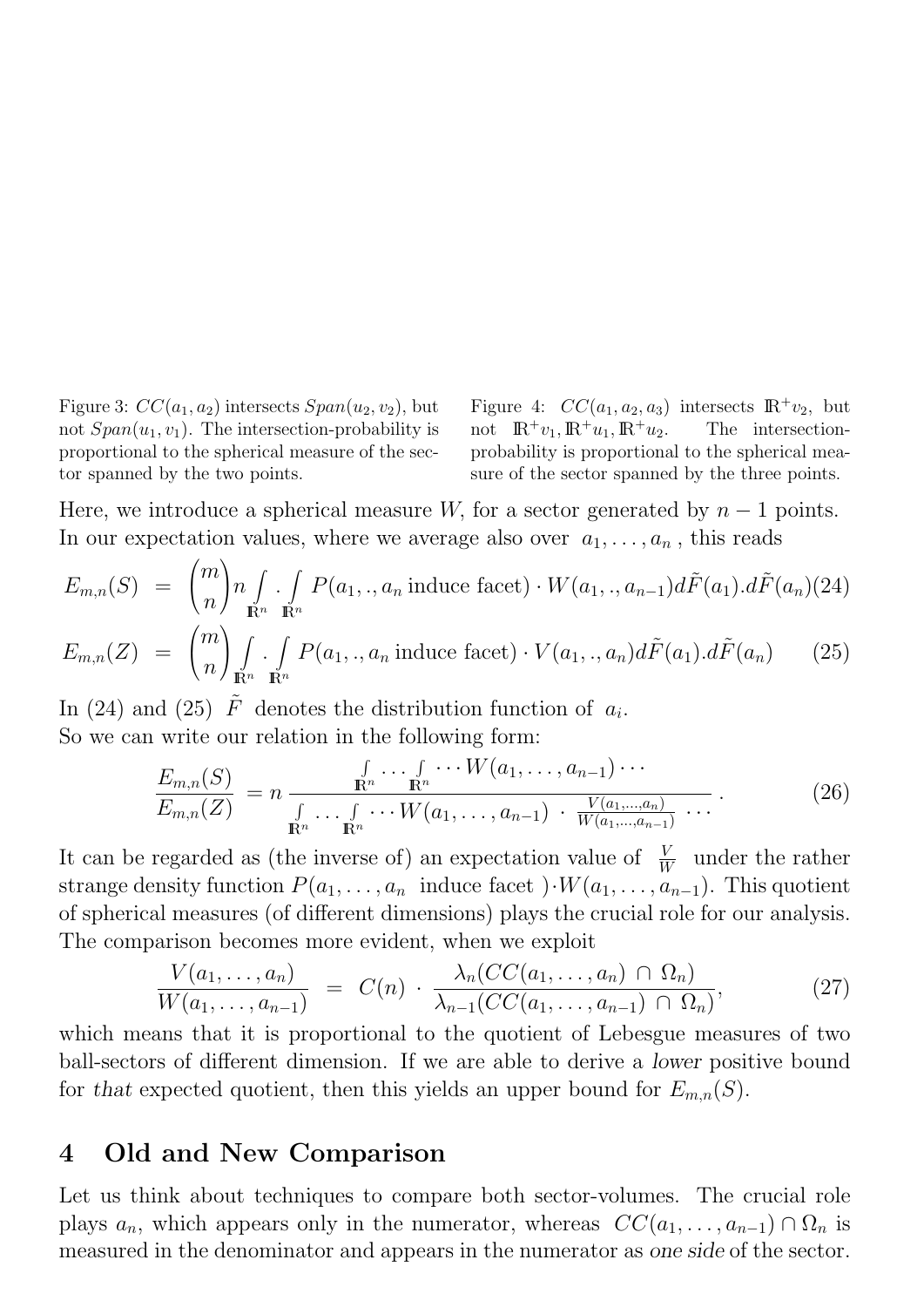This comparison was the challenge within the old approach. We found a lower bound for the quotient in (27) by replacing the set in the numerator  $CC(a_1, \ldots, a_n) \cap \Omega_n$ by a subset  $CH(\frac{a_n}{\|a\|})$  $\frac{a_n}{\|a_n\|}$ ,  $CC(a_1, \ldots, a_{n-1}) \cap \Omega_n$ ). By the way, the volume decreases. But for the new geometric figure, the *Cavalieri-Principle* delivers a simple formula:

$$
\frac{\lambda_n\{CH(\frac{a_n}{\|a_n\|}, CC(a_1, \ldots, a_{n-1}) \cap \Omega_n)\}}{\lambda_{n-1}\{CC(a_1, \ldots, a_{n-1}) \cap \Omega_n\}} = \frac{1}{n} \cdot dist(\frac{a_n}{\|a_n\|}, H(a_1, \ldots, a_{n-1})), \quad (28)
$$

where  $H(a_1, \ldots, a_{n-1})$  stands for the hyperplane containing  $0, a_1, \ldots, a_{n-1}$  and  $dist(\frac{a_n}{\|a\|})$  $\frac{a_n}{\|a_n\|}, H$ ) gives the distance of  $\frac{a_n}{\|a_n\|}$  to that hyperplane.

It simply remains to evaluate the average value of that distance, as in [2] and [3].

Figure 5: The spherical triangle and the spherical sector generated by  $a_1, a_2, a_3$ Figure 6: Underestimation of the spherical sector with the Cavalieri-Principle

But we should be aware of the fact that this replacement led to a dramatic underestimation of  $V$  and of the relation in  $(27)$ , because we now ignore the curvature of our sector between  $\frac{a_n}{\|a_n\|}$  and the ground area completely. This explains the loss of a factor  $\sqrt{n}$  in the old result. The underestimation would be harmless if all n points were close together. This is a typical feature of facets in the "asymptotic case" ( $m \to \infty$ , n fixed), providing a reason for the better result in (8).

Our new approach took the curvature into account. While doing this, we lost a strong advantage of Cavalieri's principle. It is so simple, because in (28) the extension factor  $\frac{V}{W}$  exclusively depends on the distance of  $\frac{a_n}{\|a_n\|}$  to the hyperplane  $H(a_1, \ldots, a_{n-1})$ . But for a precise calculation of the curvature, the relative position of  $\frac{a_n}{\|a_n\|}$  to  $CC(a_1, \ldots, a_{n-1})$  must be fully specified, because  $\frac{V}{W}$  strongly depends on the complete location. This drawback forces us to introduce additional levels of integration in our multiple integral formulas.

Besides that we had to use sharper estimates for the marginal density of the uniform distribution on  $\omega_n$ . Combining this with the evaluation of the extended integration distribution on  $\omega_n$ . Combining this with the evaluation of the extended intervalsed in formulas yields a sharper bound on  $\frac{E_{m,n}(S)}{E_{m,n}(Z)}$  and saves a (second) factor  $\sqrt{n}$ .

#### 5 Comparison of Expectations of Sums of Variables

For explaining another saving of  $\sqrt{n}$ , we enter the proof in [4] at an inequality

$$
\frac{E_{m,n}(S)}{E_{m,n}(Z)} \leq C(n) \cdot \frac{\int\limits_{t_0}^{1} \int\limits_{0}^{t} G(h)^{m-n} \frac{R^{n-3}}{r^{n-2}T} \left[T + \frac{1}{\sqrt{n}}R\right] dh \, dF(r)}{\int\limits_{t_0}^{1} \int\limits_{0}^{t} G(h)^{m-n} \frac{R^{n-3}}{r^{n-2}T} \left[\frac{1}{r} \left(T^2 + \frac{1}{\sqrt{n}} R^2\right)\right] dh \, dF(r)}.
$$
\n(29)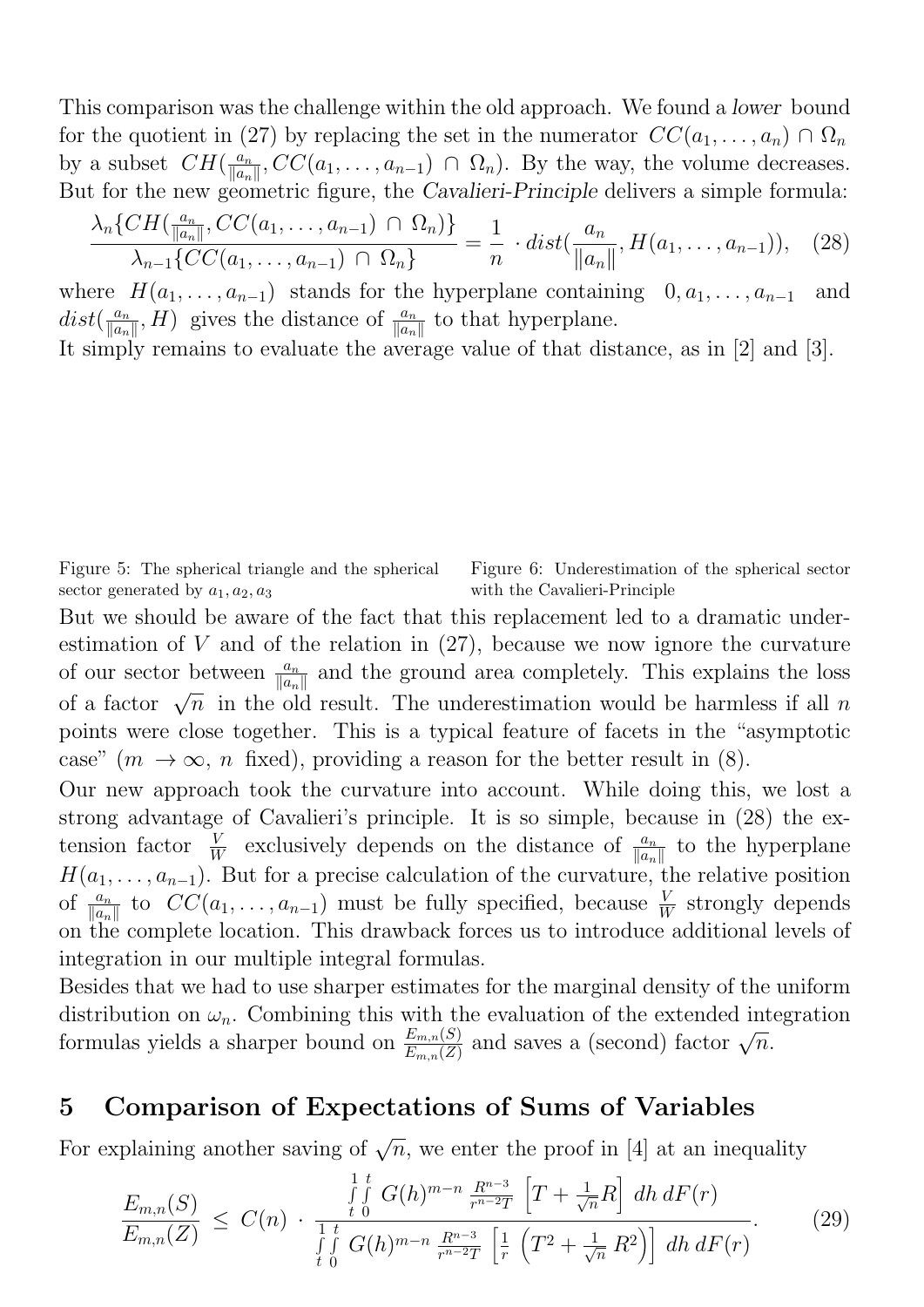Here we find two integration variables h and r and a fixed threshold t such that

$$
0 \le h \le t \le r \le 1, \ T := T(h) = \sqrt{t^2 - h^2}, \ R := R(h) = \sqrt{r^2 - h^2}.
$$
 (30)

Note that  $R(h) \geq T(h)$  for all  $h \in [0, t]$ . F denotes the distribution function of r and G represents a marginal distribution function, evaluated at  $h$ .

Essentially, (29) can be seen as a comparison between expected values of  $\left[T + \frac{1}{\sqrt{2}}\right]$  $\frac{1}{n}R$ and  $\left[\frac{1}{x}\right]$ r  $\left(T^2 + \frac{1}{\sqrt{2}}\right)$  $\left\{\overline{n} \; R^2\right\}$ , when we regard  $G(h)^{m-n} \frac{R^{n-3}}{r^{n-2}T}$  $\frac{R^{n-3}}{r^{n-2}T}$  as a "density function". But it is hard to compare precisely, as long as the objectives in numerator and denominator are sums of random variables. Our first idea to avoid the sums is to replace

$$
T + \frac{1}{\sqrt{n}} R
$$
 by Max  $\{T, \frac{1}{\sqrt{n}} R\} \cdot 2$  and  $T^2 + \frac{1}{n} R^2$  by Max  $\{T^2, \frac{1}{n} R^2\}$ . (31)

By the way, we have increased the numerator and decreased the denominator, hence we achieve an upper bound for (29). But now we have to determine the maximum we achieve an upper bound for (29). But now we have to determine the maximum<br>of the two terms. Unfortunately, the dominance between  $T(h) = \sqrt{t^2 - h^2}$  and  $\frac{1}{\sqrt{2}}$  $\frac{1}{n}R(h)=\frac{1}{\sqrt{2}}$  $\overline{n}$ ⊥⊔<br>∖  $r^2 - h^2$  may switch for fixed r at a value  $h_r$  (depending on r). So, the dominance principle requires a partition of the inner integrals, where the bounds depend on the outer integration variable r. That overcomplicates an evaluation. To avoid partitions, we made a crude estimation in [3]. We respectively replaced

$$
T + \frac{1}{\sqrt{n}}R
$$
 by  $2\text{Max}\{T, R\} = 2R$  and  $T^2 + \frac{1}{n}R^2$  by  $\frac{1}{n}\text{Max}\{T^2, R^2\} = \frac{1}{n}R^2(32)$ 

Since this time the R-term dominates consistently, in  $(29)$  the essential quotient

changes from 
$$
\frac{T + \frac{1}{\sqrt{n}} R}{\frac{1}{r} \left[ T^2 + \frac{1}{\sqrt{n}} R^2 \right]} \quad \text{to} \quad n \cdot 2 \cdot \frac{r}{R}.
$$
 (33)

But we observe the appearance of the factor  $n$  very sceptically, because the left But we observe the appearance of the factor *n* very sceptically, because quotient in (33) seems to justify at most a factor of  $\sqrt{n}$  (if  $R >> T$ ).

After (32) and (32) we had in [3] developed an estimation technique for the quotient

$$
C(n)2n_{\frac{t}{t}0}^{\frac{1}{j}t}G(h)^{m-n_{\frac{R^{n-3}}{r^{n-2}T}}[R]dh\,dF(r)}{\int\limits_{t}^{1}{\int\limits_{0}^{t}G(h)^{m-n_{\frac{R^{n-3}}{r^{n-2}T}}\left[\frac{R^2}{r}\right]dh\,dF(r)}} = C(n)2n_{\frac{t}{t}0}^{\frac{1}{j}t}G(h)^{m-n_{\frac{R^{n-2}}{r^{n-2}T}}\,dh\,dF(r)}\left(34\right)
$$
\n
$$
\int\limits_{t}^{1}{\int\limits_{0}^{t}G(h)^{m-n_{\frac{R^{n-2}}{r^{n-2}T}}\left[\frac{R}{r}\right]dh\,dF(r)}\left(34\right)
$$

The main step in that derivation was an application of Jensen's inequality for an integral quotient for fixed values of  $r (r > t)$  and an arbitrary value  $\xi \in (0, t)$ .

$$
\frac{\int_{\xi}^{t} \frac{1}{T} \frac{R^{n-2}}{r^{n-2}} dh}{\int_{\xi}^{t} \frac{1}{T} \frac{R^{n-1}}{r^{n-1}} dh} \le \left[ \frac{\int_{\xi}^{t} \frac{1}{T} dh}{\int_{\xi}^{t} \frac{1}{T} \frac{R^{n-1}}{r^{n-1}} dh} \right]^{\frac{1}{n-1}} \le [n]^{\frac{1}{n-1}} \frac{r}{\sqrt{r^2 - \xi^2}}.
$$
\n(35)

Now we explain essentials of the new approach. Instead of determining dominators as in (31), (32), we bound the denominator from below and insert into (29)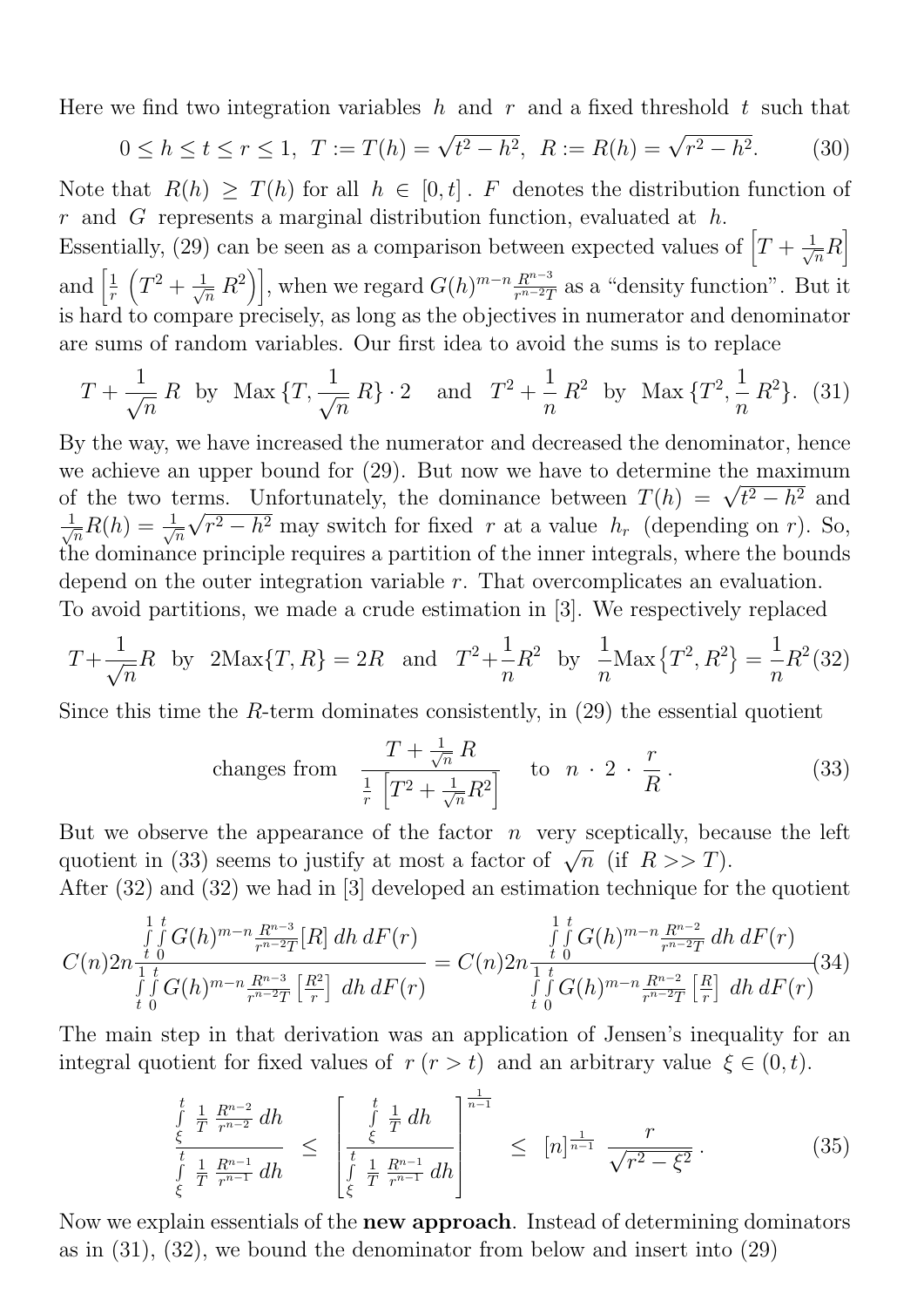$$
\left[T^2 + \frac{1}{n} R^2\right] \ge \frac{1}{2} \frac{1}{\sqrt{n}} R \left[T + \frac{1}{\sqrt{n}} R\right]. \tag{36}
$$

$$
\frac{E_{m,n}(S)}{E_{m,n}(Z)} \leq C(n) \, 2\sqrt{n} \, \frac{\int\limits_{t}^{1} \int\limits_{0}^{t} G(h)^{m-n} \frac{R^{n-3}}{r^{n-2}T} \left[T + \frac{1}{\sqrt{n}} R\right] \, dh \, dF(r)}{\int\limits_{t}^{1} \int\limits_{0}^{t} G(h)^{m-n} \frac{R^{n-3}}{r^{n-2}T} \left[T + \frac{1}{\sqrt{n}} R\right] \left\{\frac{R}{r}\right\} \, dh \, dF(r)} \tag{37}
$$

This time the extracted factor is only  $\sqrt{n}$ , but now we have a joint factor  $[T + \frac{1}{\sqrt{n}}]$  $\frac{1}{n}R$ in both integral formulas. This factor can be regarded as part of the "density". The "objective variable"  $\frac{R}{r}$  is the same as in (34). The remaining question is whether the "expected value" of  $\frac{R}{r}$  will change dramatically under that modification of the "density function". For checking this, we employ Jensen's inequality and show

$$
\frac{\int_{\xi}^{t} \frac{1}{T} \frac{R^{n-3}}{r^{n-2}} \left[ T + \frac{1}{\sqrt{n}} R \right] dh}{\int_{\xi}^{t} \frac{1}{T} \frac{R^{n-3}}{r^{n-2}} \left[ T + \frac{1}{\sqrt{n}} R \right] \frac{R}{r} dh} \leq \left[ 1 + \frac{1}{\sqrt{n}} \right]^{\frac{1}{n-1}} \left[ \frac{\int_{\xi}^{t} \frac{1}{T} dh}{\int_{\xi}^{t} \frac{1}{T} \frac{R^{n-1}}{r^{n-1}} \left[ \frac{T}{R} + \frac{1}{\sqrt{n}} \right] dh} \right]^{\frac{1}{n-1}} \leq
$$
\n
$$
\leq \left[ n(\sqrt{n} + 1) \right]^{\frac{1}{n-1}} \cdot \left[ \frac{r}{\sqrt{r^2 - \xi^2}} \right]^{\frac{1}{n-1}}. \tag{38}
$$

With this intermediate result we are allowed to enter the old proof and to proceed in the known manner. Note that (38) resembles (35) very closely. New is only the factor  $(\sqrt{n}+1)^{\frac{1}{n-1}}$ , which can be bounded from above by a small constant. So the saving of  $\sqrt{n}$  between (33) and (36) can be pulled through the complete proof.

Saving of  $\sqrt{n}$  between (35) and (36) can be puned through the complete proof.<br>The consequence of the two (factor  $\sqrt{n}$ )-savings (described in sections IV and V) is Theorem 1:

#### For all RSM-distributions and all  $(m, n)$  pairs with  $m \geq n$  we know that the expected number of shadow vertices satisfies

$$
E_{m,n}(S) \leq Const. \cdot m^{\frac{1}{n-1}} n^2. \tag{39}
$$

#### 6 The Average Number of Steps in the Complete Algorithm

So far, we dealt only with Phase II. Now consider the complete method for solving the LP (1). Let us denote

$$
\Pi_k(x) := \begin{pmatrix} x^1 \\ \vdots \\ x^k \end{pmatrix} \text{ for } x = \begin{pmatrix} x^1 \\ \vdots \\ x^n \end{pmatrix} \in \mathbb{R}^n.
$$
 (40)

That means that  $\Pi_k$  is the orthogonal projection of  $\mathbb{R}^n$  onto  $\mathbb{R}^k$ .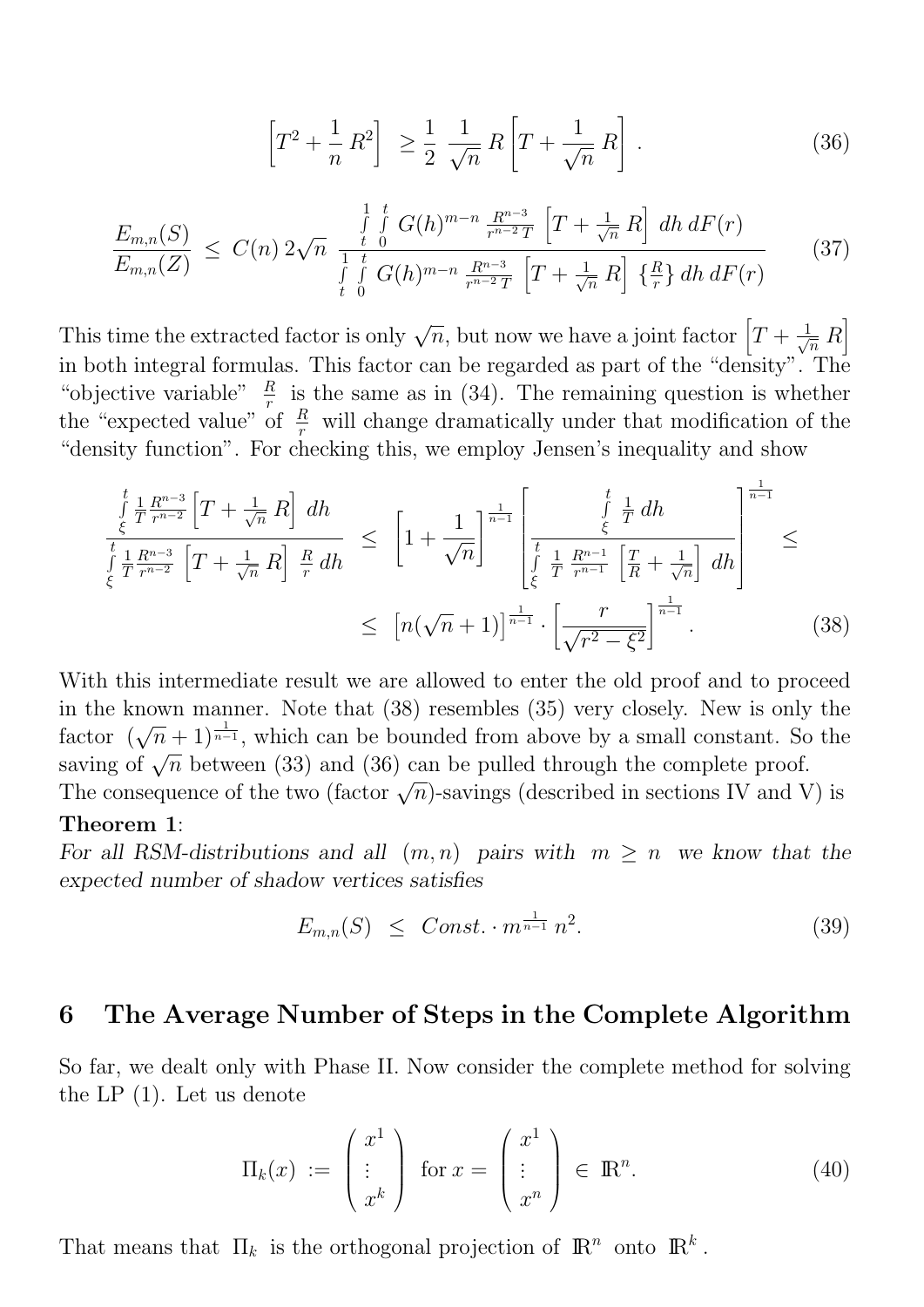And let  $I_k$  be the following LP in k variables  $(k = 1, \ldots, n)$ .

maximize  $\Pi_k(v)^T \Pi_k(x)$ subject to  $\Pi_k(a_i)^T \Pi_k(x) \leq 1$  for  $i = 1, \ldots, m$ where  $x, v, a_1, \ldots, a_m \in \mathbb{R}^n$  and  $m \geq n$ . (41)

 $X_k$  will be called the feasible polyhedron of  $I_k$ . Note that  $I_n$  coincides with the original LP (1). For a complete solution we may apply the following algorithm. Dimension-By-Dimension-Algorithm

- 1. Set  $k = 1$  and find a vertex of  $X_1$ .
- 2. If existing, find the optimal vertex  $(\hat{x}^1)$  of  $I_1$ . Else go to 6).
- 3. If  $k = n$ , then go to 7). Set  $k = k + 1$ .
- 4. For a  $k \in \{2, \ldots, n\}$  the solution of  $I_{k-1}$  may be available. We call it

$$
\begin{bmatrix} \hat{x}^1 \\ \vdots \\ \hat{x}^{k-1} \end{bmatrix}.
$$
 Then 
$$
\begin{bmatrix} \hat{x}^1 \\ \vdots \\ \hat{x}^{k-1} \\ 0 \end{bmatrix}
$$
 is feasible for  $I_k$  on an edge of  $X_k$ . Determine 
$$
\begin{bmatrix} \tilde{x}^1 \\ \vdots \\ \tilde{x}^k \end{bmatrix},
$$

which denotes a vertex on that edge.

- 5. Use  $Span(\Pi_k(e_k), \Pi(v))$  as projection plane and start the shadow vertex algorithm in  $\lceil$   $\tilde{x}^1$ . . .  $\tilde{x}^k$ 1 to find an optimal vertex  $\lceil$   $\hat{x}^1$ . . .  $\hat{x}^k$ 1  $\overline{\phantom{a}}$ for  $I_k$ . Go to 3) if  $\hat{x}$  exists.
- 6. A solution of the complete problem does not exist. STOP
- 7. The vector  $\hat{x} \in \mathbb{R}^n$  is the solution of  $I_n$  (the original problem). STOP

Note that all input vectors of  $I_k$  in (41), namely  $\Pi_k(a_i), \Pi_k(v)$ , are distributed according to RSM. So the theory of sections I - V applies to each use of the shadowvertex-algorithm in step 5) with u replaced by  $e_k$ . For counting the total number of pivot steps  $s_t$ , we simply have to cumulate over all  $n-1$  applications of the shadow vertex algorithm and to add the  $n-1$  vertex exchanges in step 4). A simple upper bound would result from summation over all upper bounds given in Theorem 1. But that would give a false impression, because we would ignore that most of the RSM-distributions over  $\mathbb{R}^k$  are no possible projection-distributions from  $\mathbb{R}^n$ after applying  $\Pi_k$ . Instead we have to deal here with a subset of the distributions studied for Theorem 1. In [3] it had been shown, that for the set of projectiondistributions over  $\mathbb{R}^k$  there is a better upper bound on the expected number of shadow vertices of  $I_k$ . So, we study  $E^k_{m,n}(S)$ , the average number of shadow-vertices for those distributions. The case  $k = 1$  is trivial, and already in [3] the case  $k = 2$ had been clarified with

$$
E_{m,n}^2(S) \le 4 m^{\frac{1}{n-1}} \cdot n. \tag{42}
$$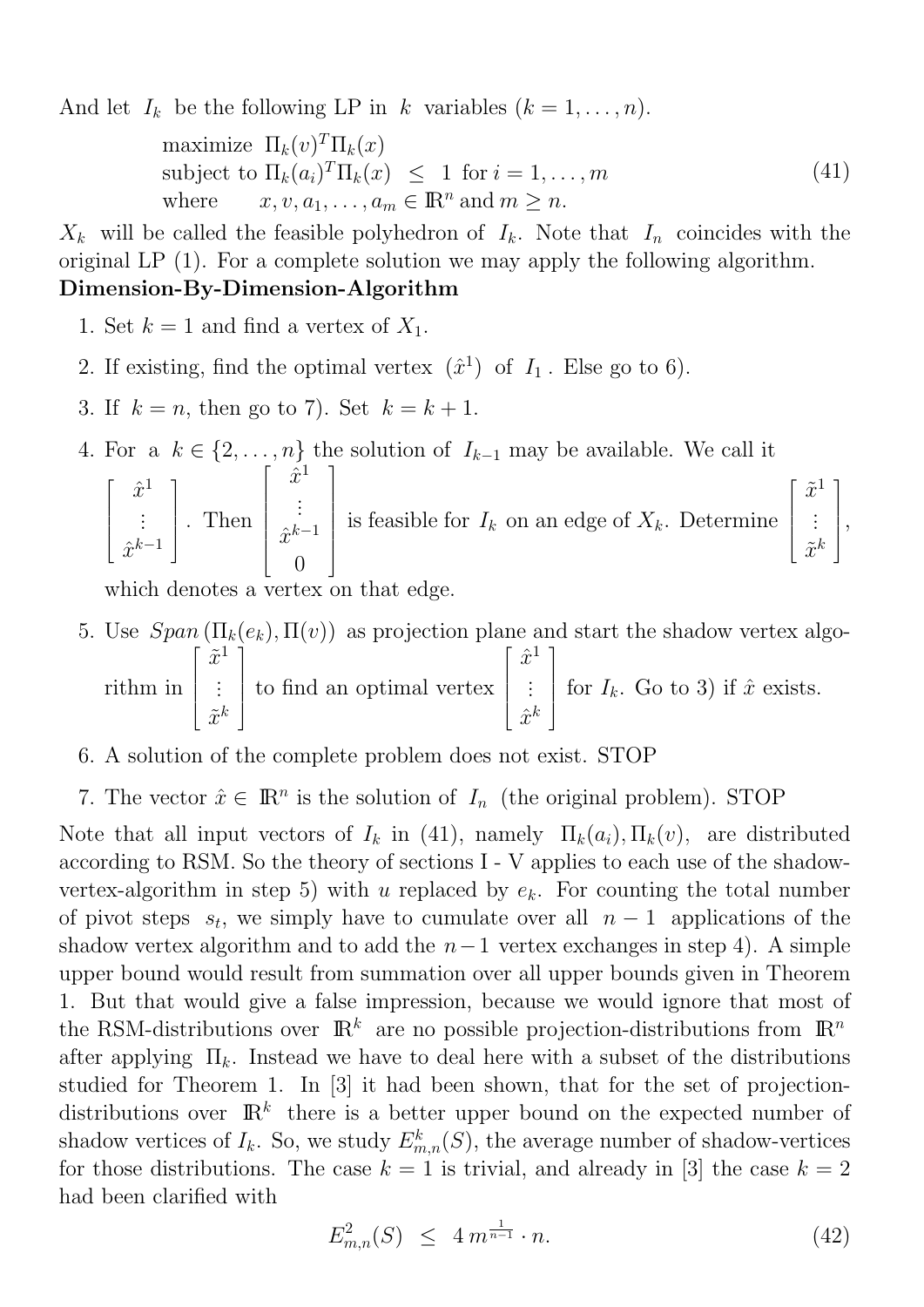Also in [3], it had been shown that for  $k = 3, \ldots, n$ 

$$
E_{m,n}^{k}(S) \leq Const. \, m^{\frac{1}{n-1}} \cdot k^{\frac{3}{2}} \cdot n^{\frac{3}{2}}.
$$
 (43)

Hence the old upper bound for  $E_{m,n}(s_t)$  had been  $E_{m,n}(s_t) \leq Const. m^{\frac{1}{n-1}} \cdot n^4$ .

The saving of a factor n in Theorem 1 (the analysis for stage  $n$ ) suggests that such a saving may even be possible for each stage. We want to clarify this conjecture and deal with the stages  $k = 3, \ldots, n$ . For that purpose, we simulate the analysis of sections I to V, regarding that our k-distribution has a root in  $\mathbb{R}^n$ . First, we introduce some notation comparing the configurations in  $\mathbb{R}^n$  and  $\mathbb{R}^k$ . Let  $f^n$  be the original density of the  $a_i$ -distribution over  $\mathbb{R}^n$ . Correspondingly, we define a density  $f^k$  over  $\mathbb{R}^k$ , which is the density for the  $\Pi_k$ -projected vectors

$$
f^{k}(x^{1},\ldots,x^{k}) = \int\limits_{-\infty}^{\infty} \ldots \int\limits_{-\infty}^{\infty} f^{n}(x^{1},\ldots,x^{k},\eta^{k+1},\ldots,\eta^{n}) d\eta^{k+1}\ldots d\eta^{n}.
$$
 (44)

An important insight concerns marginal distributions on the first coordinate. They are not affected by the transfer from  $x \in \mathbb{R}^n$  to  $\Pi_k(x) \in \mathbb{R}^k$ . In particular

$$
G_n(h) := P_n[x^1 \le h] = P_k [(\Pi_k(x))^1 \le h] =: G_k(h) \text{ for } h \in \mathbb{R}, \qquad (45)
$$

where  $P_n$  is the probability over  $\mathbb{R}^n$  and  $P_k$  is a probability over  $\mathbb{R}^k$  (based on the distribution of the k-projected vectors).  $G_n(h)$  and  $G_k(h)$  denote the respective marginal distribution functions. The simple reason for (45) is that the first coordinate of x coincides with the first coordinate of  $\Pi_k(x)$ .

Now we enter the proof of [4], resp. of (39) at an appropriate inequality. Our  $k$ -(projection)-distribution satisfies all RSM conditions for general  $\mathbb{R}^k$ -distributions. In stage  $k$  we have  $\binom{m}{k}$ ) candidates for being a shadow vertex. In our inequality  $n$ can recklessly be replaced by k.

$$
E_{m,n}^{k}(S) \leq Const. \cdot k^{\frac{3}{2}} \cdot \frac{\int\limits_{0}^{t} G_{k}(h)^{m-k} T^{-1} \int\limits_{\mathbb{R}^{k-1}} |T - c^{k-1}| f^{k}(c) d\bar{c} dh}{\int\limits_{0}^{t} G_{k}(h)^{m-k} T^{-1} \frac{h}{t} \int\limits_{\mathbb{R}^{k-1}} |T - c^{k-1}|^{2} \frac{\psi(h,t,||c||_{k})}{||c||_{k}} f^{k}(c) d\bar{c} dh}
$$
(46)

We use  $\bar{c} = (c^1,.,c^{k-1})^T$ ,  $||c||_k := \sqrt{(c^1)^2 + . + (c^k)^2}$ ,  $G_k$  as in (45);  $h, t, T$  as in (30),

and 
$$
\Psi(h, t, ||c||_k) := \frac{1}{\frac{hh}{t||c||_k} + \left(1 - \frac{hh}{t||c||_k}\right) \frac{1}{\sqrt{k}}}
$$
 (47)

We exploit that this inequality for a k-dimensional figure is based on a generation of input data in  $\mathbb{R}^n$  reflecting an *n*-dimensional distribution. This is partly done by translating and substituting the k-terms into the n-terms and partly by showing that a replacement of k-terms by corresponding n-terms increases our bound.

As explained in (45), we can replace  $G_k(h)$  by  $G_n(h)$ . Besides, the integration over